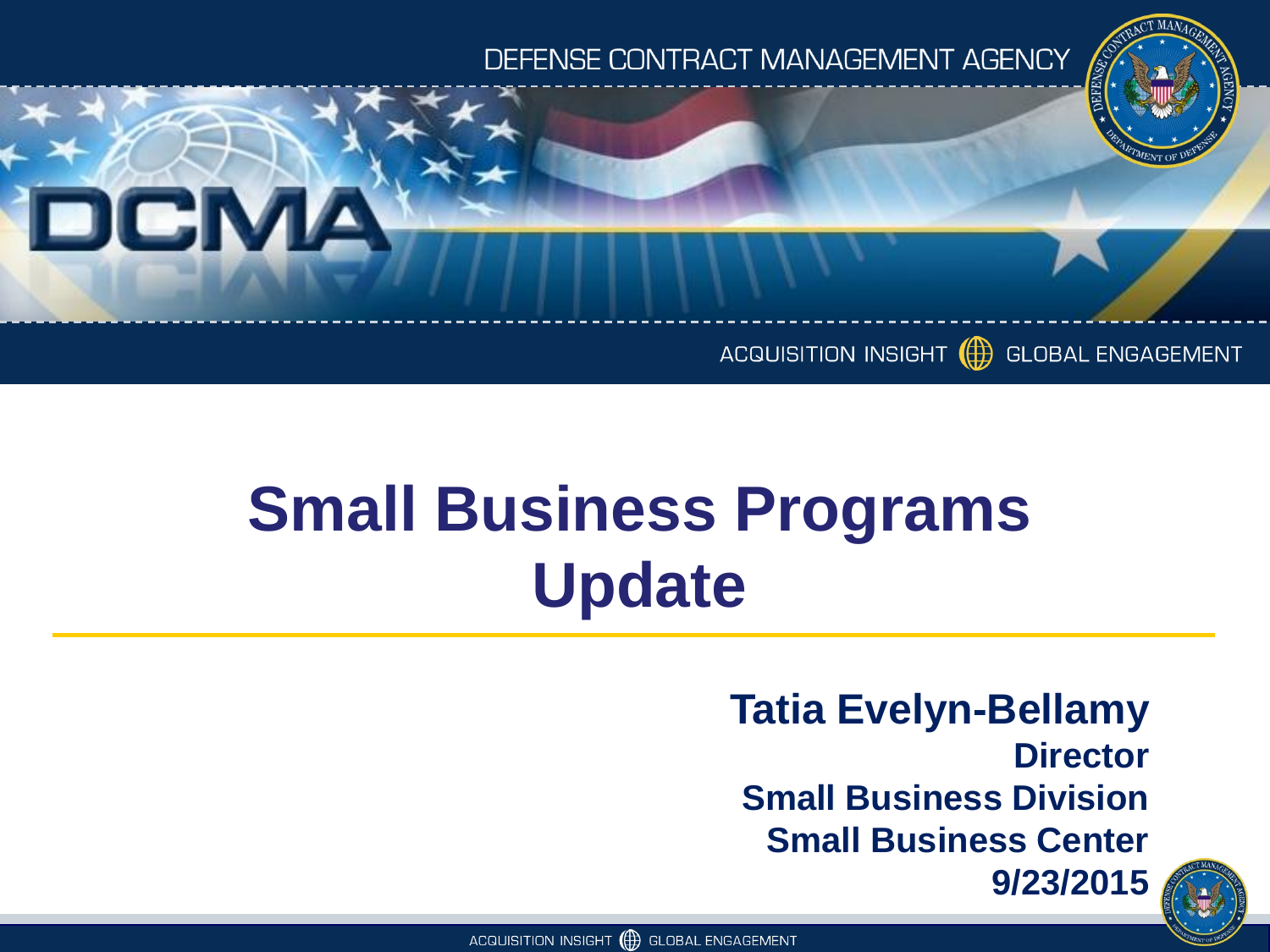



### **"One team, one voice delivering global acquisition insight that matters"**

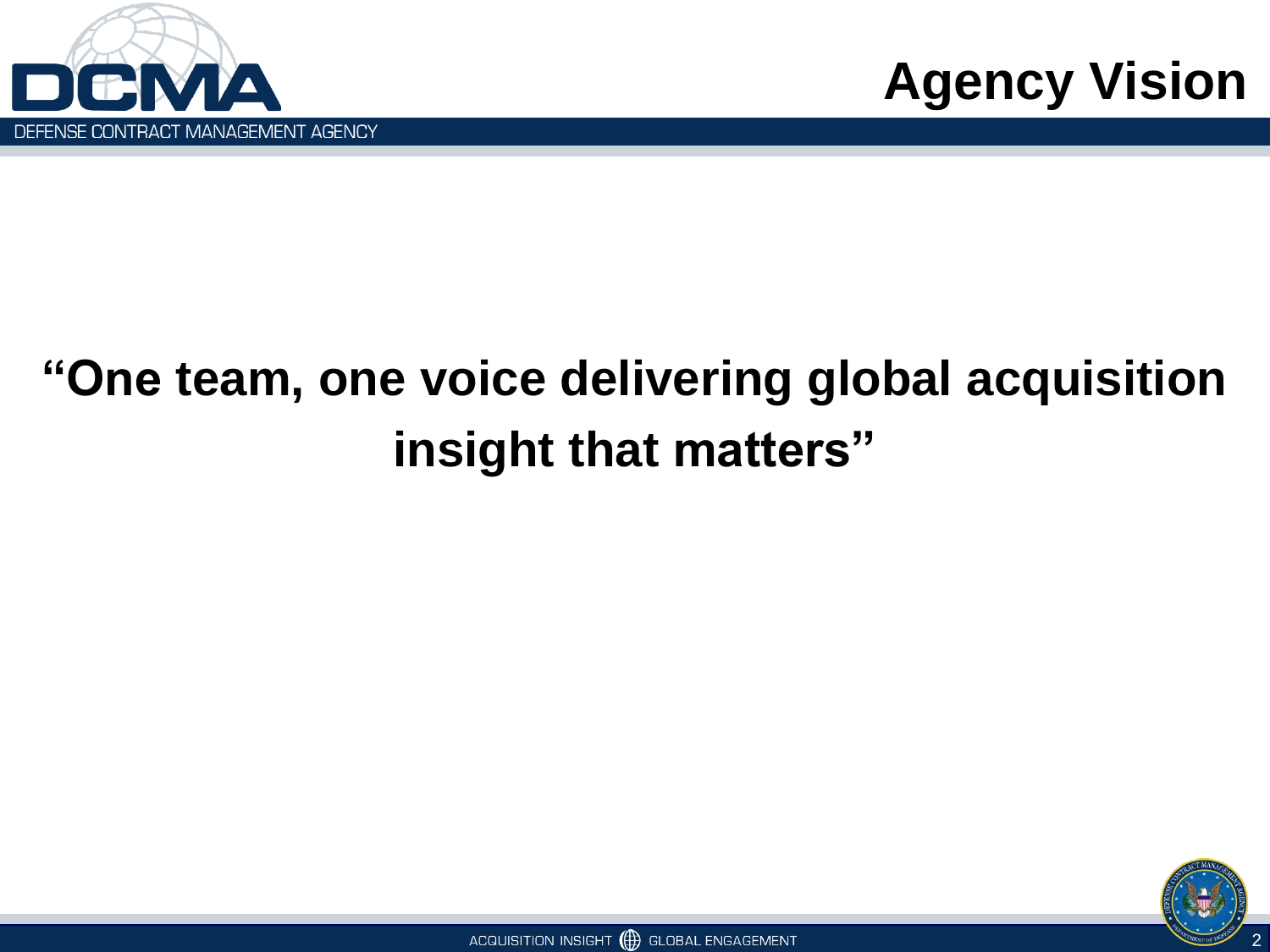

*To provide exceptional small business program support to our customers and optimize subcontracting opportunities for small businesses that ensure delivery of quality products and services to warfighters, on time and at cost*

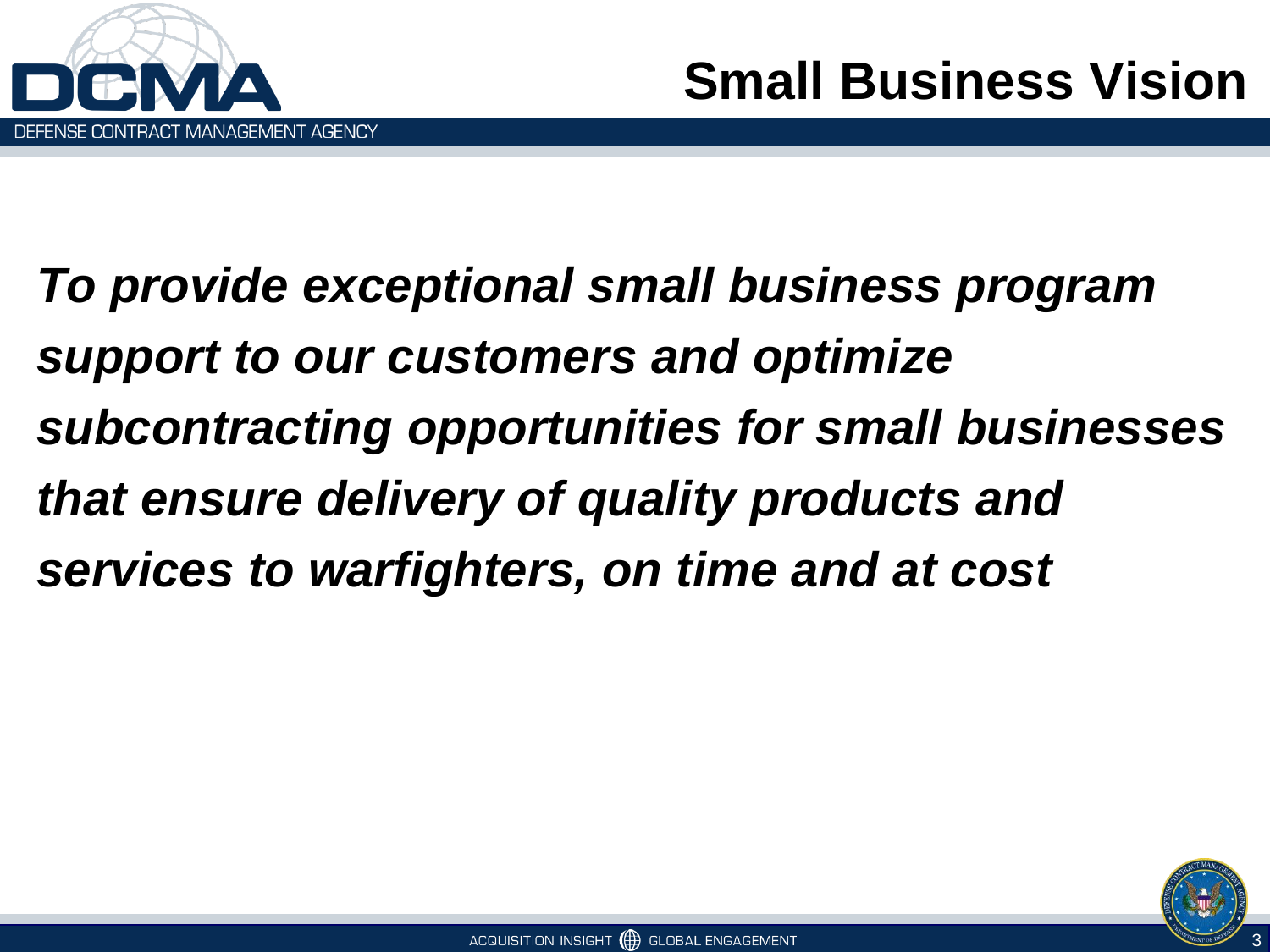



- **DCMA Small Business Lean Six Sigma Project – Key Processes/Efficiencies Managed**
- **Better Buying Power (BBP) 3.0**
- **Governance/MOU with DoD OSBP**
- **MOA with SBA**

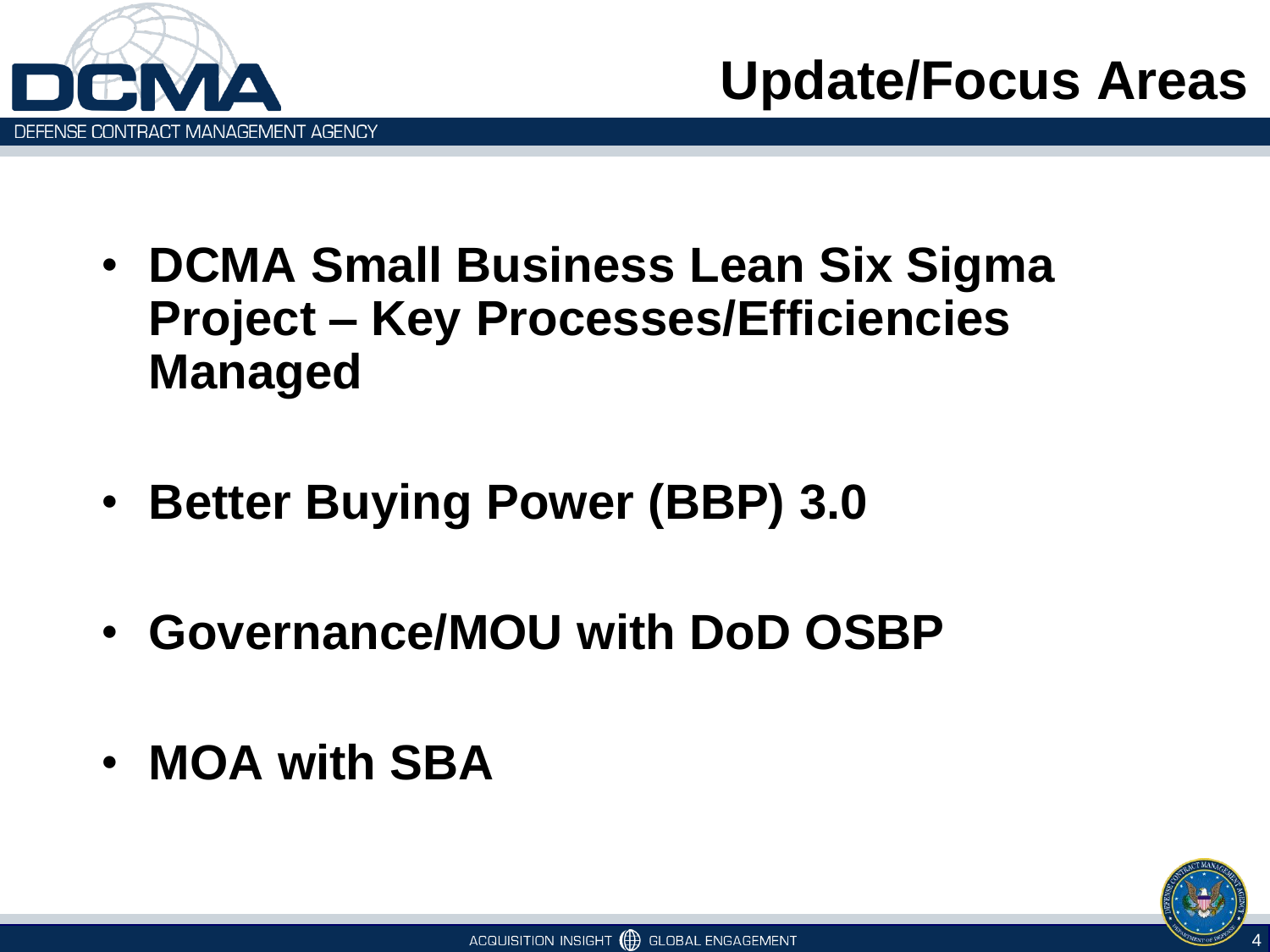

#### **UNCLASSIFIED LSS Small Business Center Primary Functions Reviewed**

• Review individual subcontract plans



| <b>Subcontracting</b>                                                               | Review individual subcontract plans<br>Approve master plans<br>Conduct program compliance reviews<br>Measure performance<br>Review comprehensive subcontract plans |
|-------------------------------------------------------------------------------------|--------------------------------------------------------------------------------------------------------------------------------------------------------------------|
| <b>Mentor-Protégé</b>                                                               | <b>Review applications</b><br>Semiannual review<br>• Annual review<br>Post-agreement review                                                                        |
| <b>Procurement</b><br><b>Technical</b><br><b>Assistance</b><br><b>Center (PTAC)</b> | <b>Review PTAC performance</b>                                                                                                                                     |
| <b>Comprehensive</b><br><b>Subcontracting</b><br><b>Plan Test</b><br>Program        |                                                                                                                                                                    |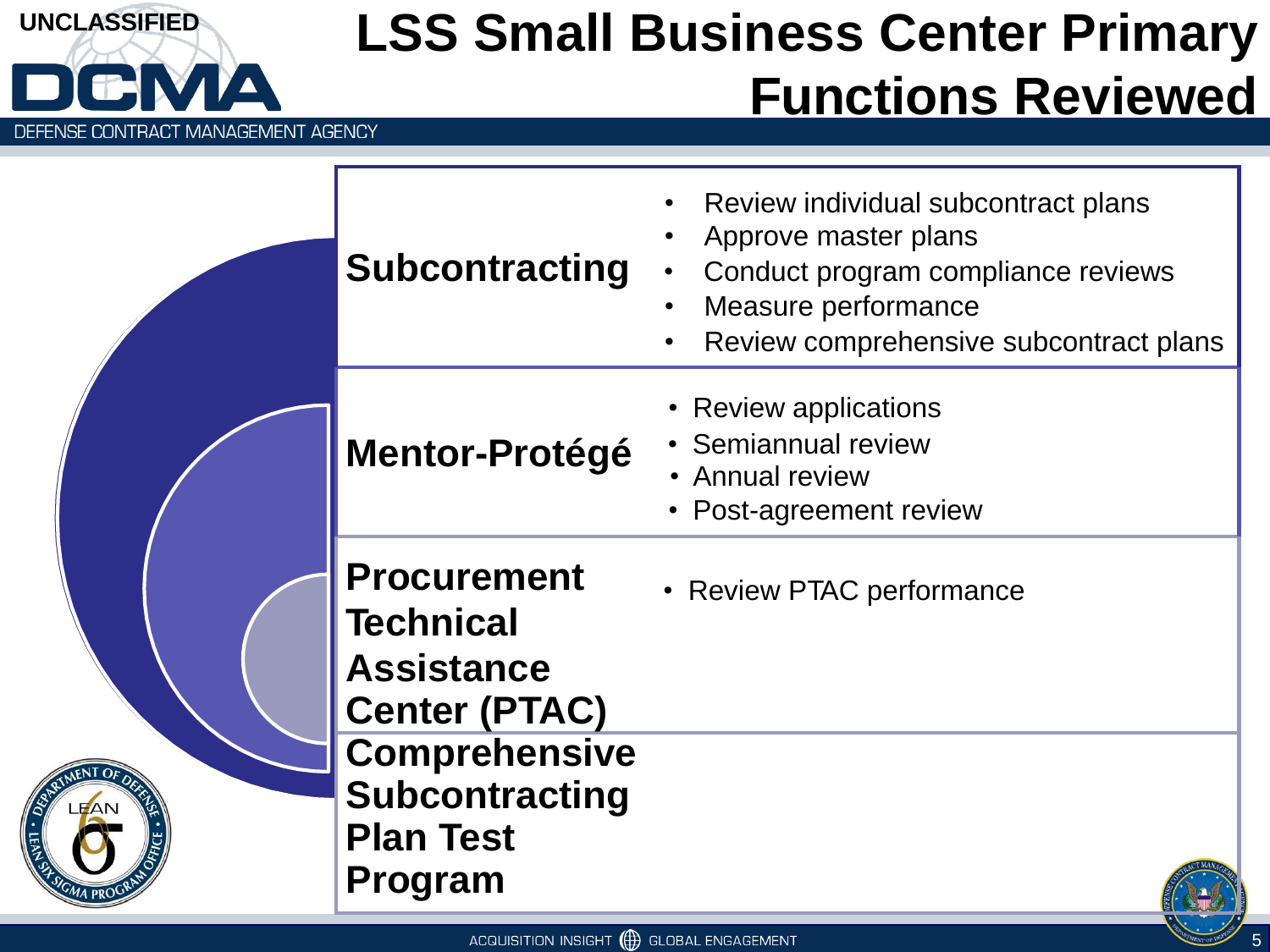

Measure quality

- Actionable acquisition insight
- Standard methodology, format and content (forms) Modernize Small Business Center/Re-Org
	- Update processes
	- Right size staffing

Modify/Establish Business Process Improvement System

- Automate process
- External/Internal communication
- Enforcement Tool (Ref. BBP. 3.0)
- Capture key process variables
- Store completed report in database allowing external DoD capability for data mining

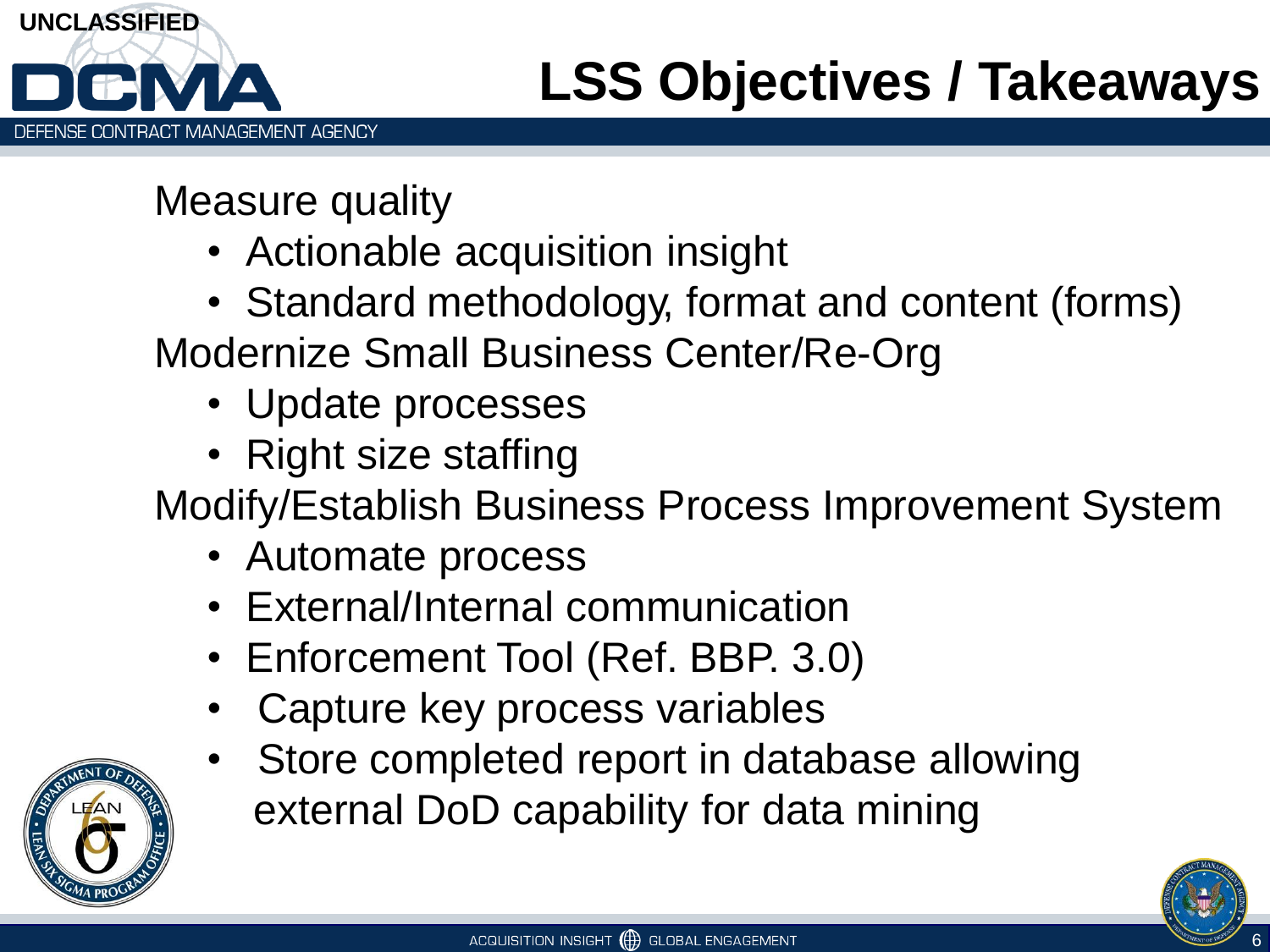

### **Better Buying Power (BBP) 3.0**

BBP 3.0 requires –

"Director OSBP, in coordination with Director DPAP and DCMA, will establish specific guidance outlining the enforcement of subcontracting/subcontracting surveillance by September 2015."

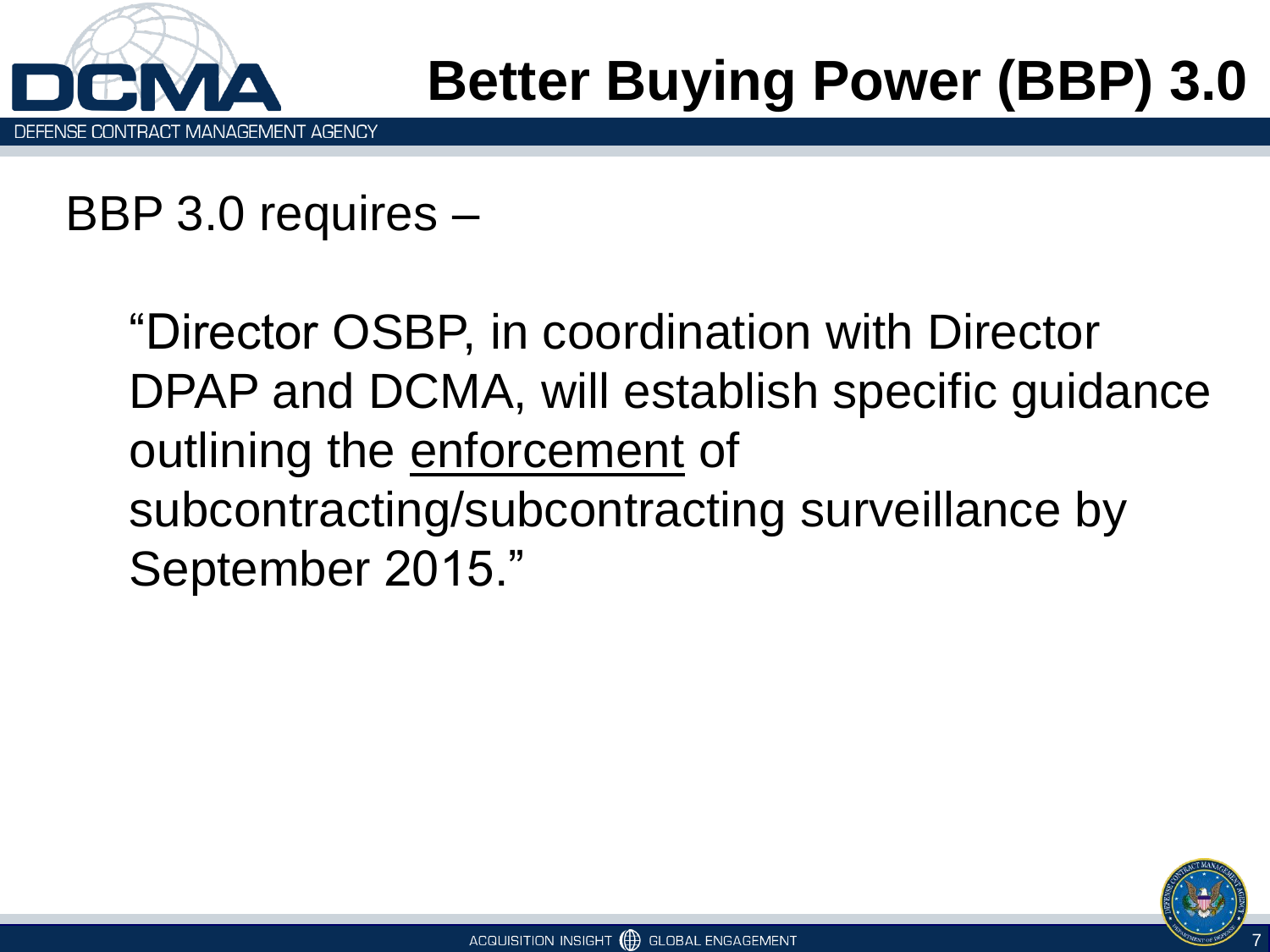

#### **DCMA and BBP 3.0**

- Partnered with DoD OSBP to
	- Define "subcontracting/subcontracting surveillance and Enforcement"
- Focus initiative on all DoD subcontracting compliance:
	- Establish overarching DoD policy
	- Standardized processes are for contractor's subcontracting programs not administered by DCMA
- Establish DoD subcontracting compliance program policy
- Assist with SB subcontracting reviews under the DoD PMR Program

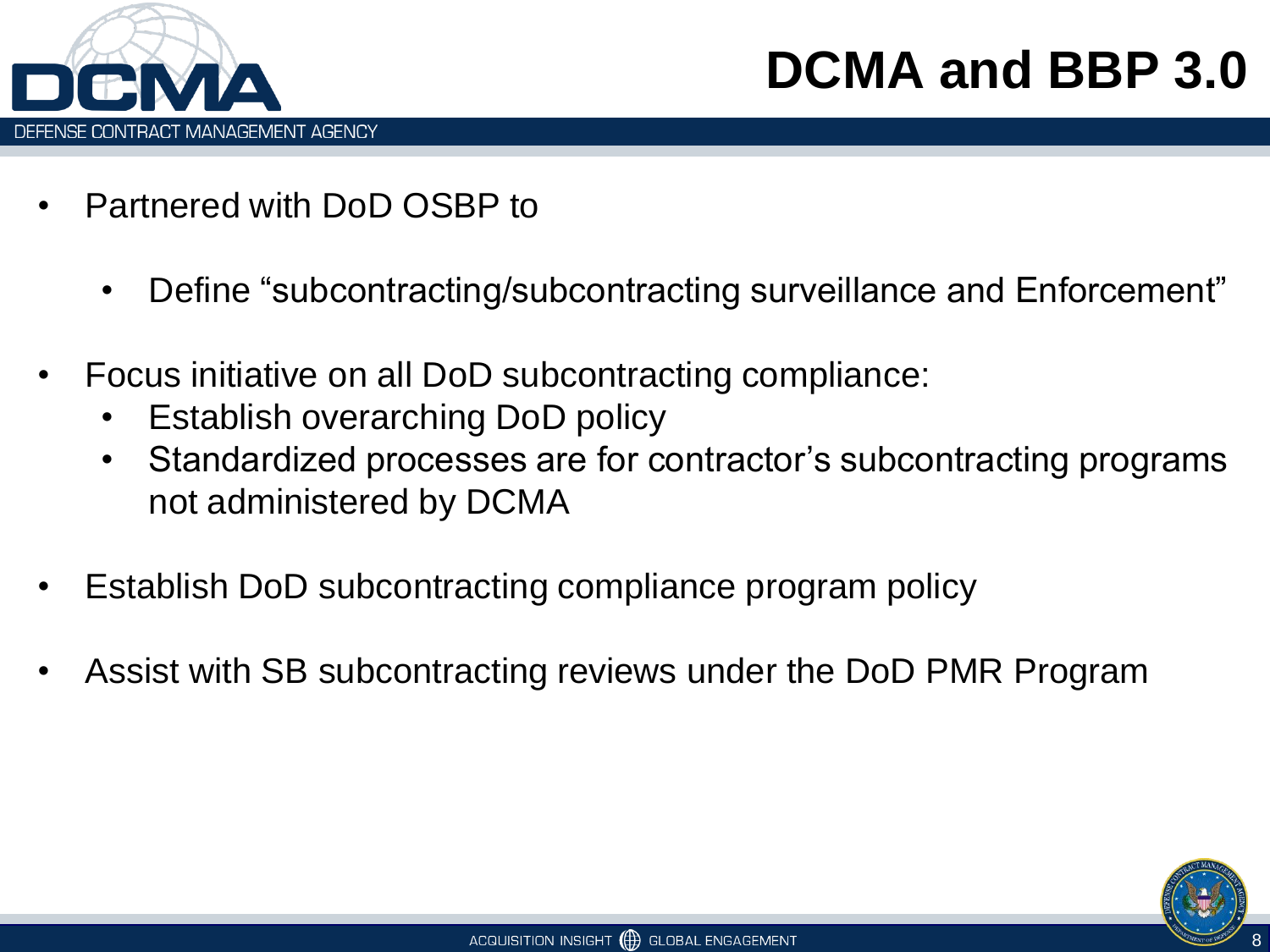

Subcontracting Program Compliance Reviews (aka 640 Reviews)

- **Criteria** 
	- No review within last three years
	- New contractor
	- New Small Business Liaison Officer (SBLO)
	- At direction of the Center Director/Assistant Director (for continuous marginal or deficient ratings)
- Manner of reviews conducted
	- Onsite
	- Virtual
- What period is covered
	- Previous fiscal year (government or contractor's)

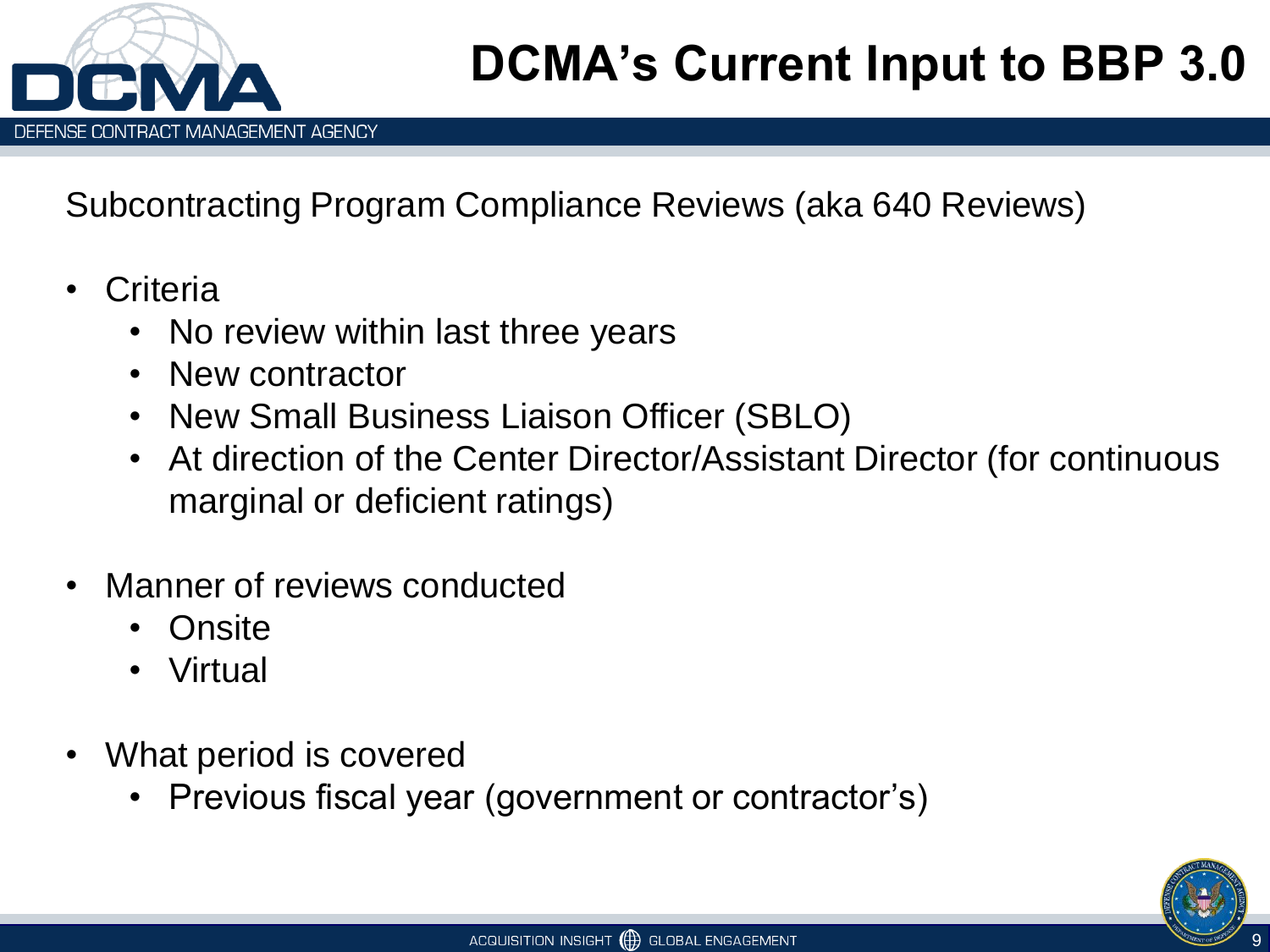

Content of reviews -

- Evaluation, recommendation and \*approval of Subcontracting plans
- Contractor's subcontracting program to ensure small businesses receive fair and equitable subcontracting consideration (aka 640 Compliance reviews)
- Accuracy of Small Business Reports
	- Summary Subcontract Reports (SSRs)
	- Individual Subcontracting Reports (ISRs)
- Five year trend analysis
- Small Business Program covering all elements of FAR  $52.219 - 9(d)(1) - (11)$

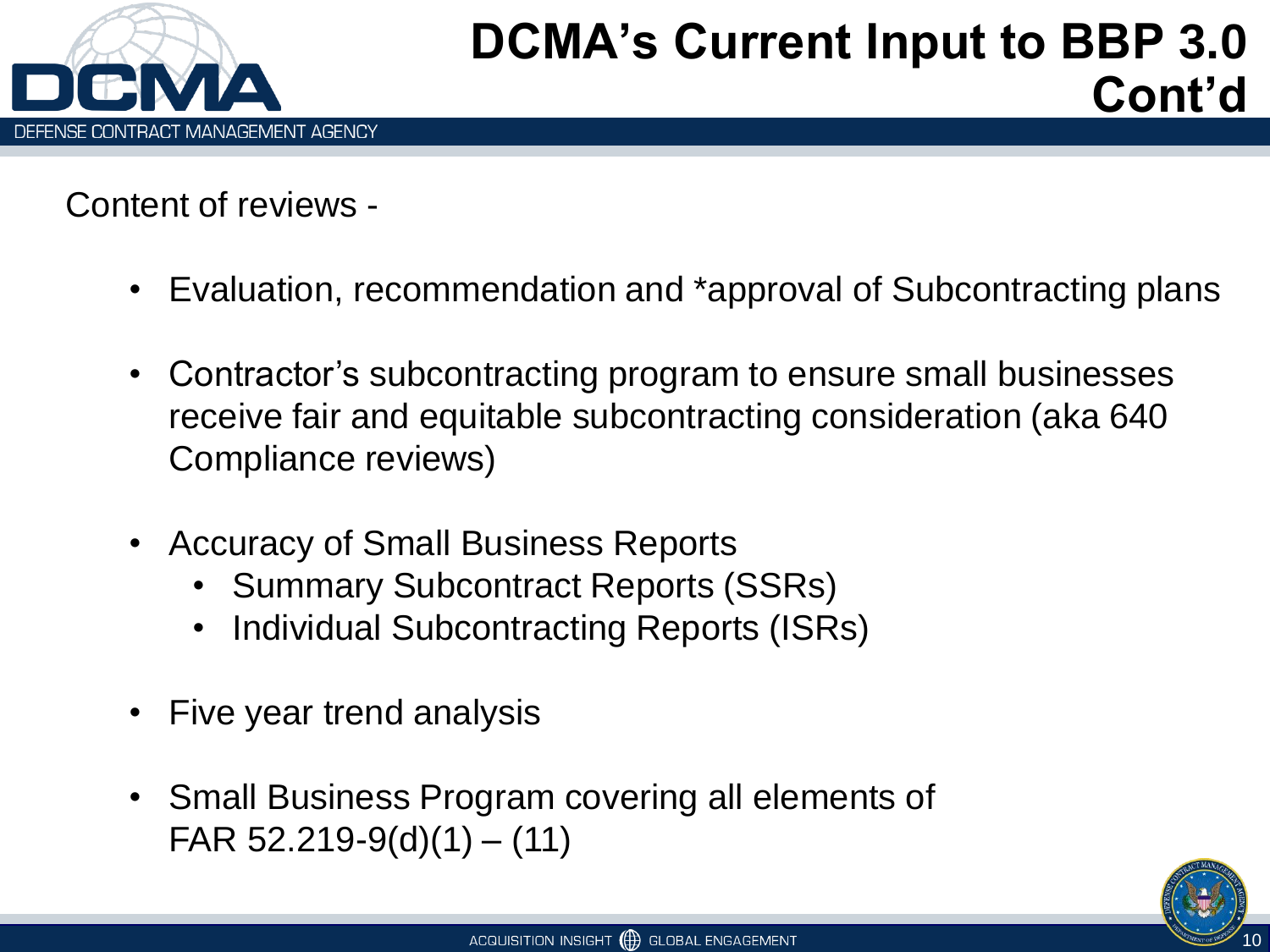

- **Institutes the required expectations and structure to:** 
	- **Ensure compliance of all contractor business subcontracting programs administered by DCMA.**
	- **Demonstrates DCMA's commitment to DoD OSBP for an enterprise approach of leveraging resources, skills and knowledge to deliver high level products and services in support to the department; improve the industrial base**
- **Will include:**
	- **Reviews IAW FAR 42.302 (a)(52)(53) 54)(55)**
	- **Mentor Protégé Program**
	- **CSP Program**
	- **Management of Data/Congressional Reporting**
	- **Subcontracting Enforcement**

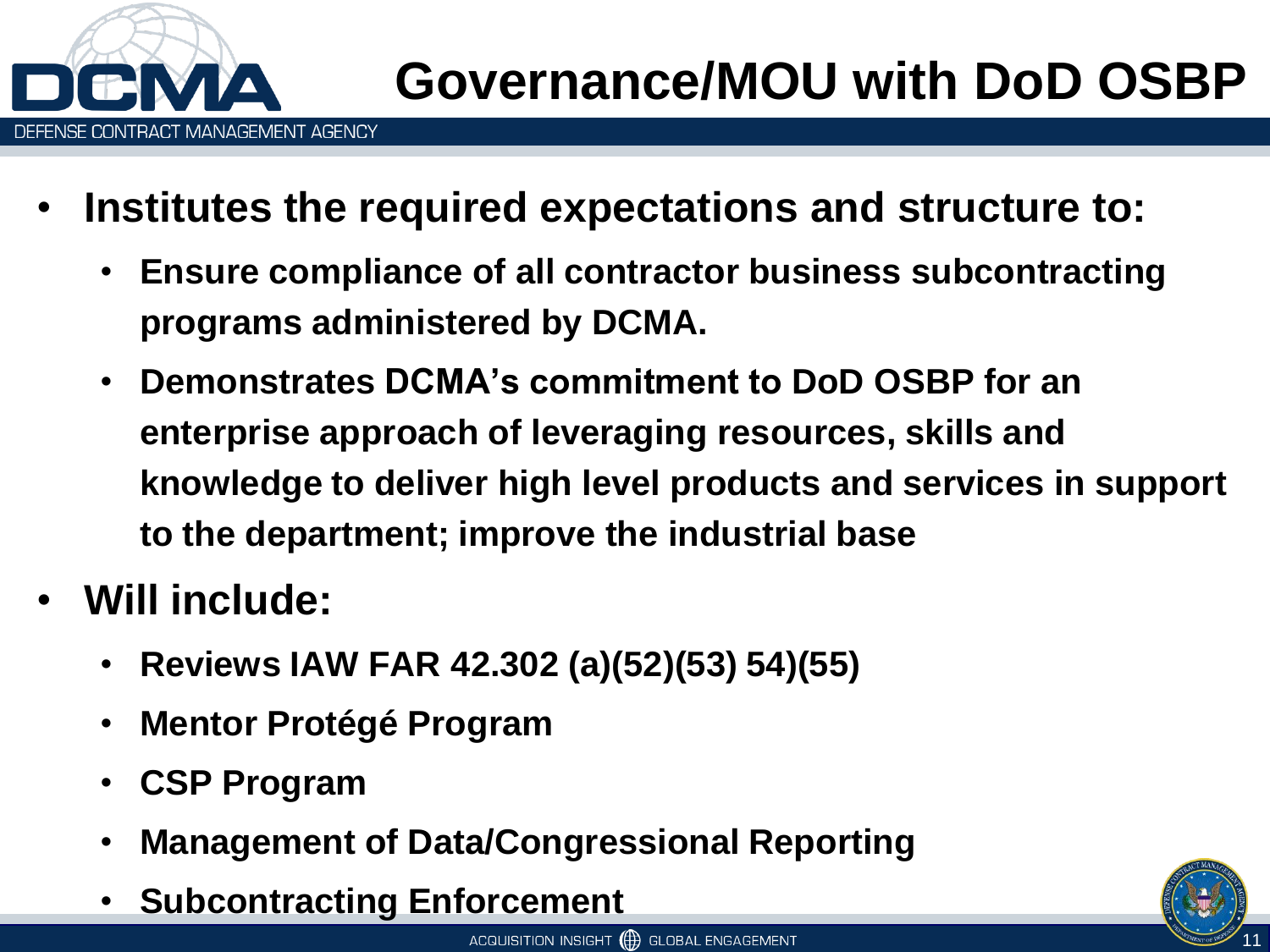

- **Objective:**
	- **Collaborate resources to perform compliance reviews on prime contractors that have both civilian agency and Department of Defense (DOD) contracts**
	- **Identify roles and responsibilities**
	- **Training**
	- **Scheduling of Reviews**
	- **Content/validation of Reviews**
	- **Performance ratings**

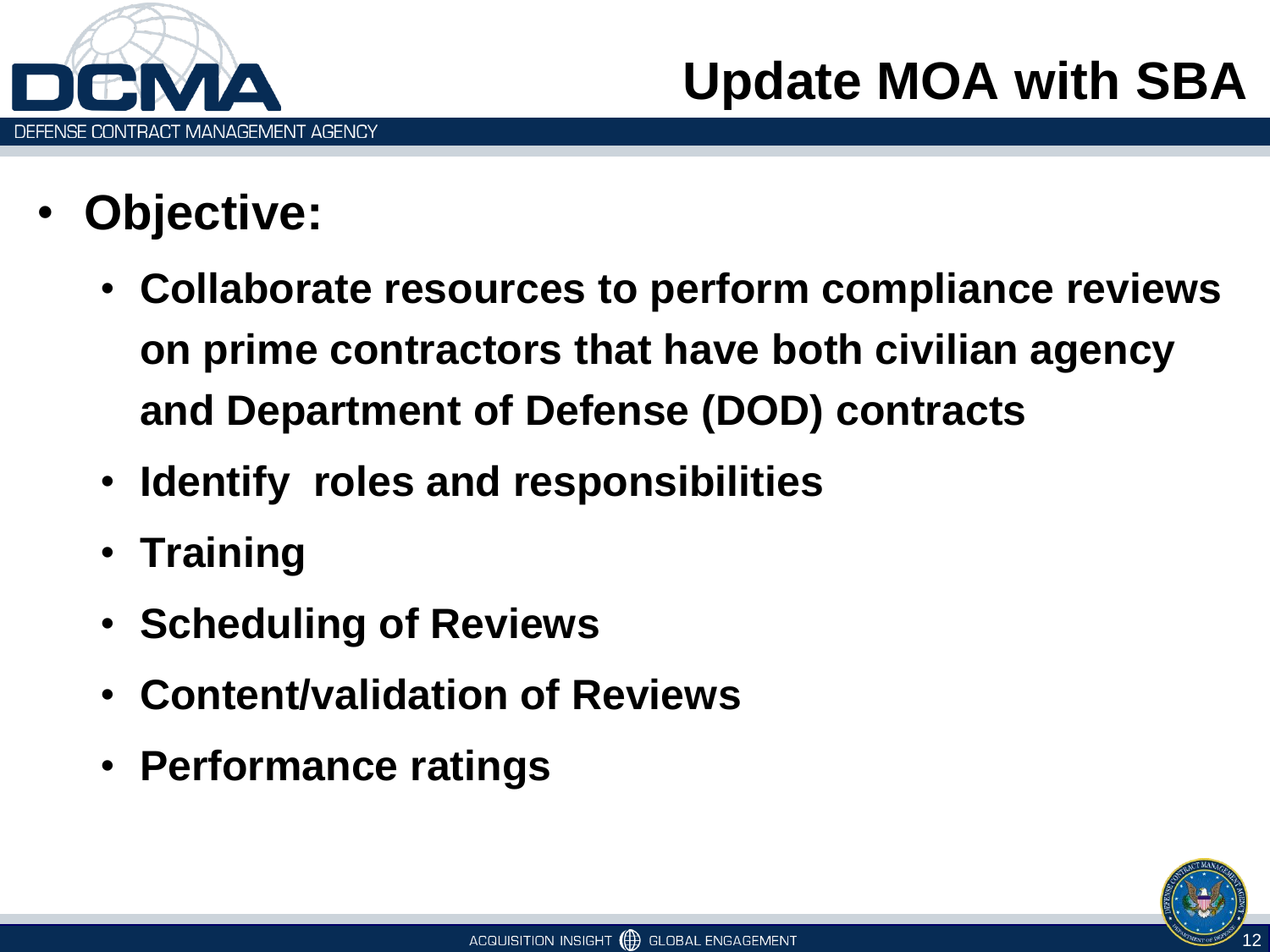

# **Questions?**



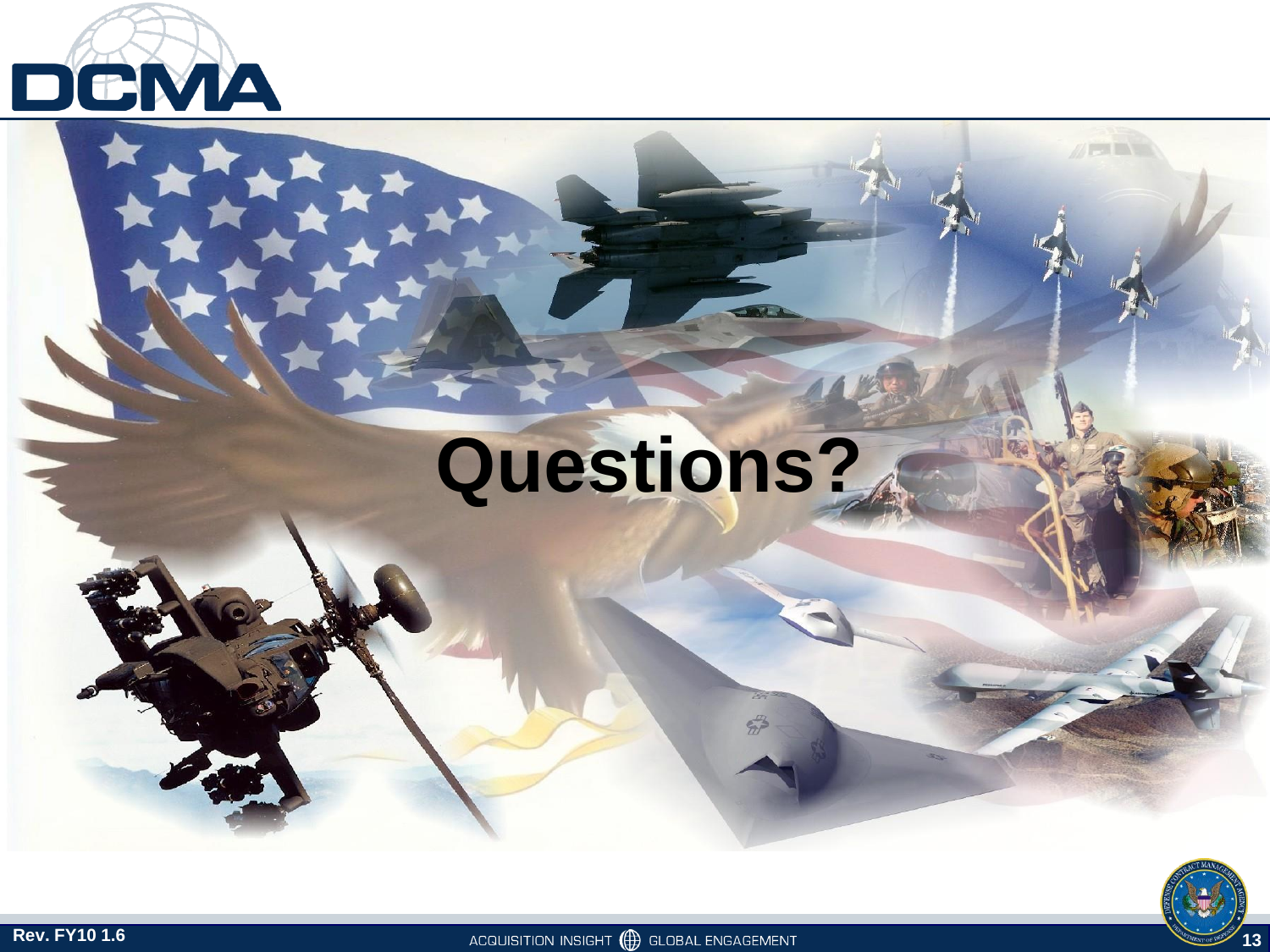

### **Back Up Slides**



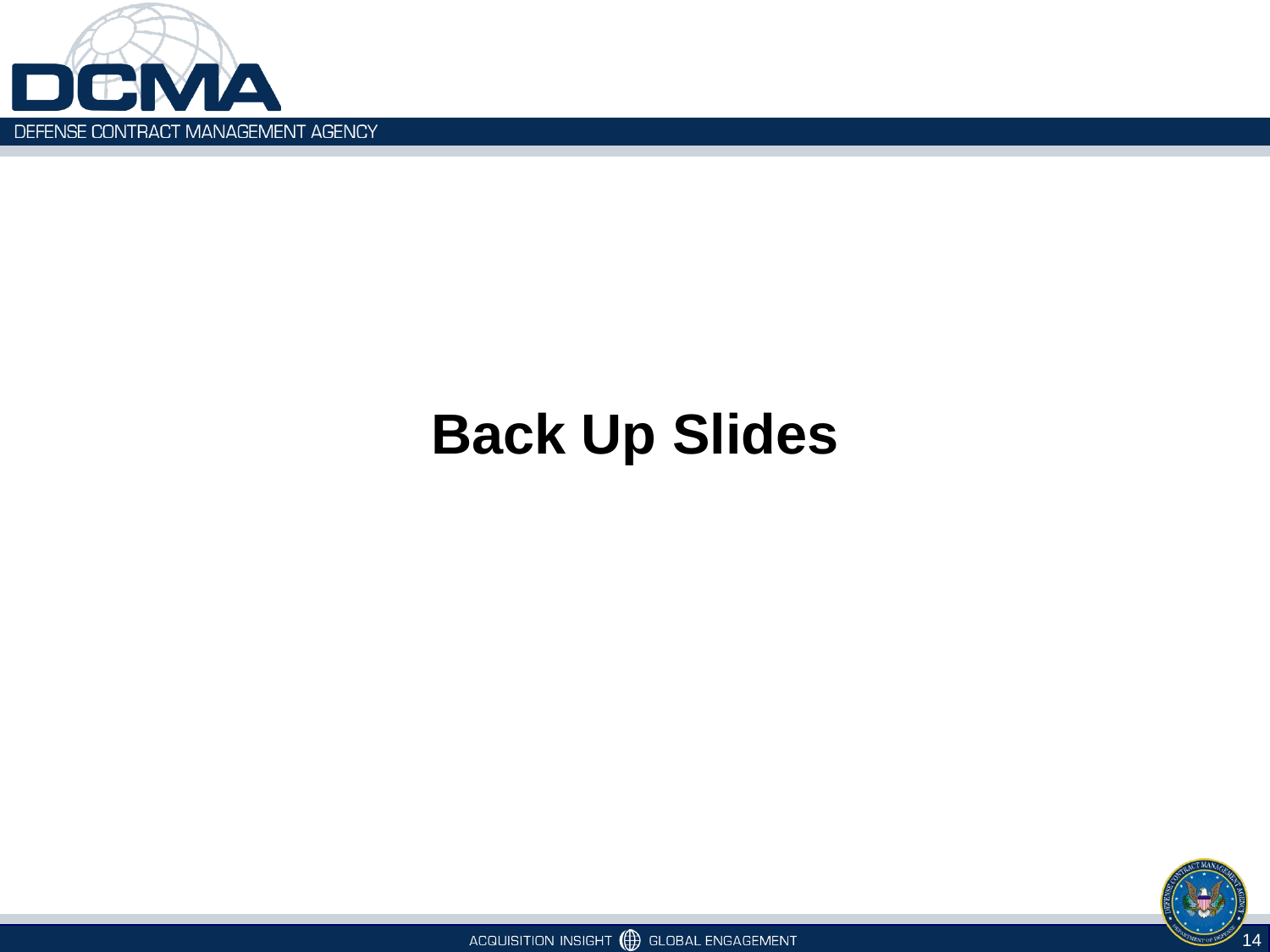

#### **Organization**



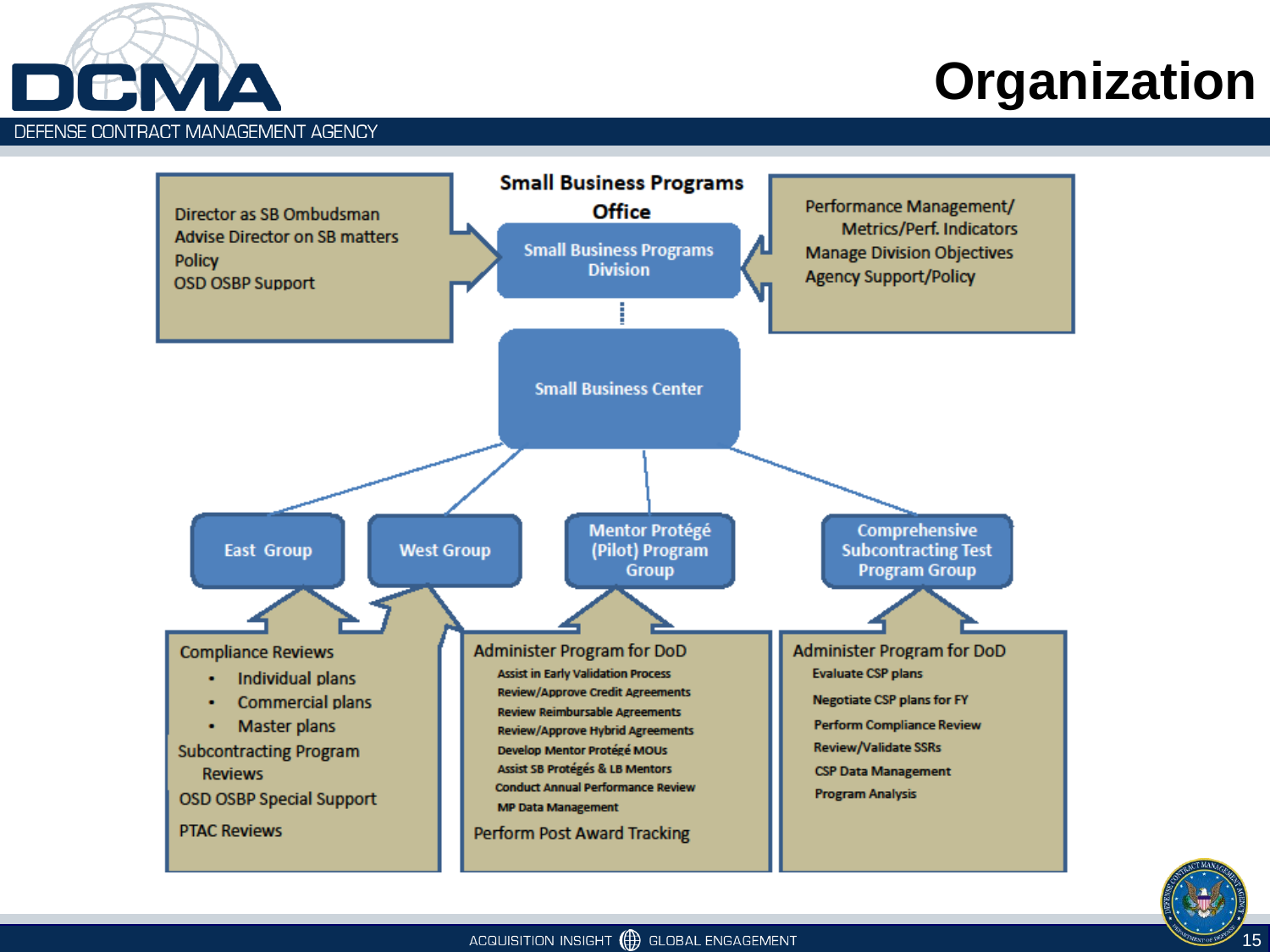

#### **Update: Where We Fit In**



• DCMA has 11,415 civilian employees, 507 military personnel, 3 Operations Directorates, 45 Contract Management Offices (CMOs), 19,682 Contractors, approximately 345,300 active contracts, and executes more than \$223 billion in unliquidated obligations.